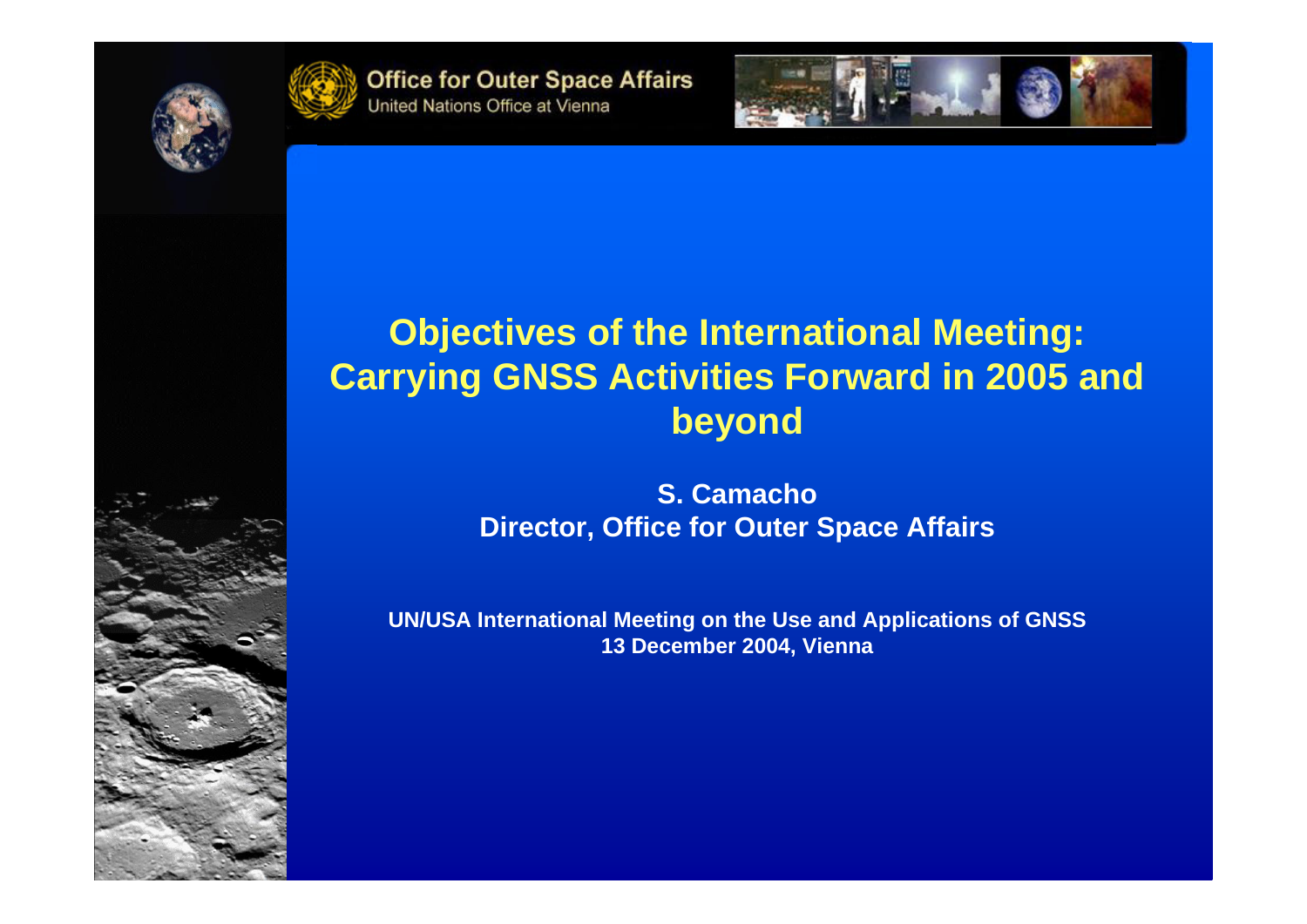





## **BACKGROUND**

 $\rm{X}$ 

 $\boldsymbol{\mathsf{x}}$ 

#### **Plan of Action of OOSA, following UNISPACE III**

 $\bf{x}$  **Training module on capacity-building in the use of global positioning and navigation systems in various areas of applications**

#### **2001-2002: Series of UN/USA Regional Workshops and International Meeting of Experts on the Use and Applications of GNSS**

- $^\mathrm{x}$ **August 2001, Kuala Lumpur, Malaysia, for Asia and the Pacific;**
- $\bf{x}$ **November 2001, Vienna, Austria, for Central and Eastern Europe;**
- ◆**April 2002, Santiago de Chile, for Latin America and the Caribbean;**
- $^\mathrm{x}$ **July 2002, Lusaka, Zambia, for Africa and Western Asia;**
- $\bf{x}$ **November 2002, Vienna, Austria, International Meeting**
- ◆**December 2003, Vienna, Austria, International Workshop**

#### $\rm x$ **Contributions to the work of the Action Team on GNSS**

 $^\mathrm{x}$ **Requests for support to follow-up initiatives/activities**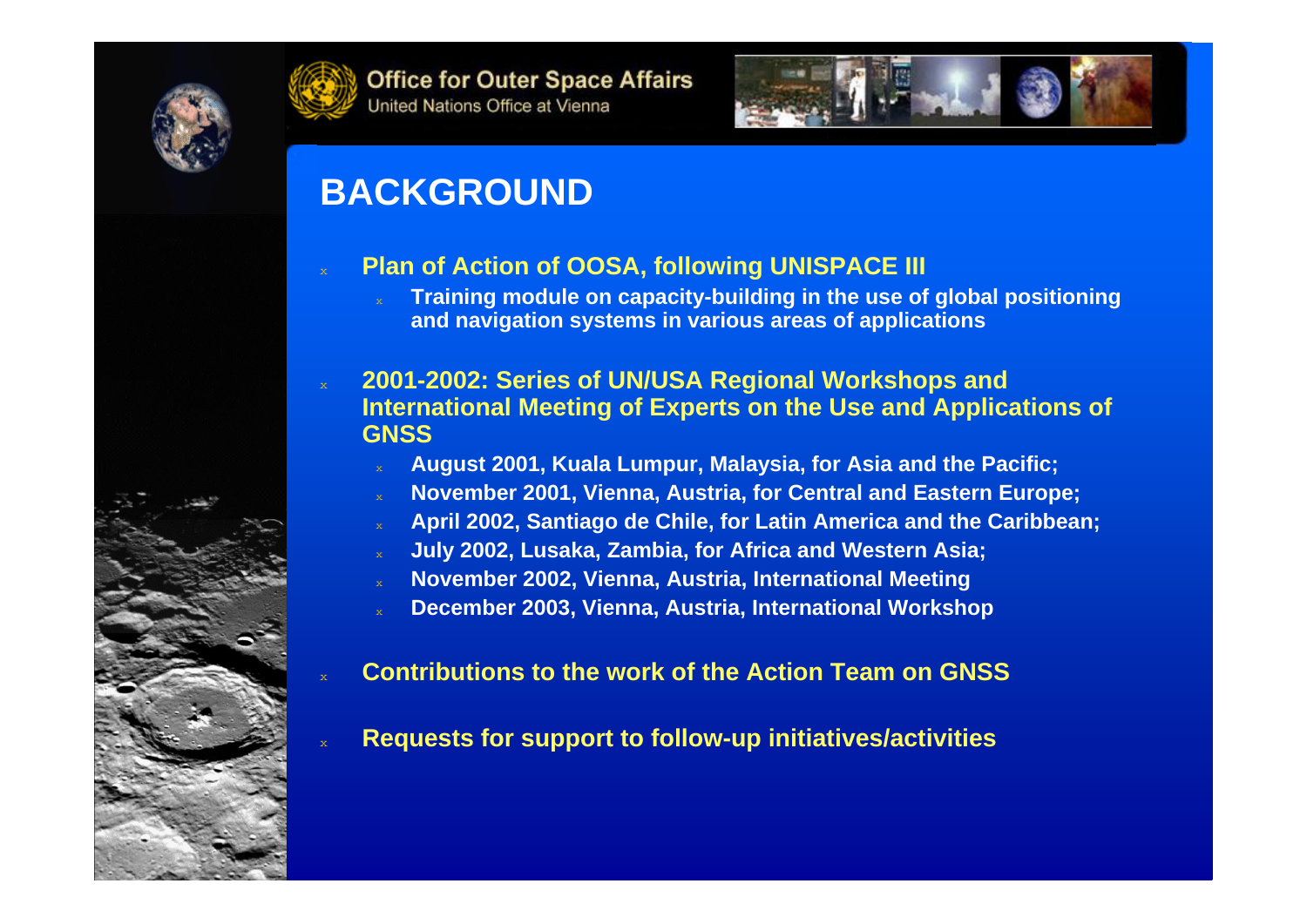



 $\bf{x}$ 

 $\bf{x}$ 



## **SURVEY ON GNSS FOLLOW-UP INITIATIVES 2003**

 $\bf{x}$  **Global survey conducted among 300 experts from developing countries who participated in the UN/USA Regional Workshops and International Meeting on GNSS in 2001-2002**

#### **2001-2002: Questions asked:**

- $\rm{X}$ **Initiatives/follow-up actions undertaken**
- $^\mathrm{x}$ **Difficulties encountered**
- $\bf{x}$  **Recommendations to overcome those difficulties in undertaking initiatives and follow-up actions**

## **Thematic areas addressed in the survey:**

- $^\mathrm{x}$ **Surveying, mapping and Earth sciences**
- $^\mathrm{x}$ **Agriculture and management of natural resources**
- $\rm x$ **Management of environment and natural disasters**
- $\mathbf{x}^{\left(1\right)}$ **Transportation**
- $^\mathrm{x}$ **Education, training and awareness increase**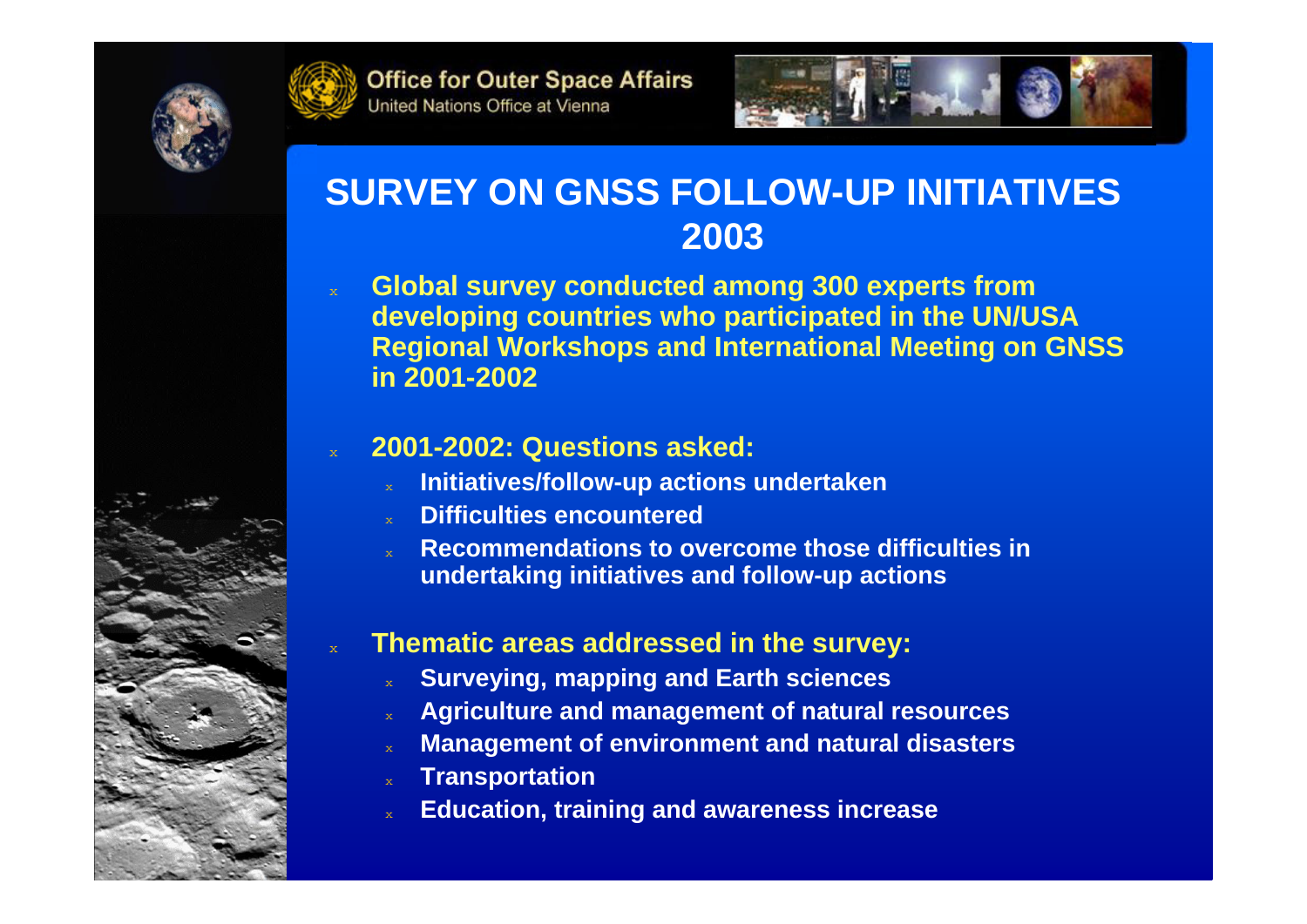



 $\bf{x}$ 

 $\bf{x}$ 

◆



## **SURVEY ON GNSS FOLLOW-UP INITIATIVES 2003 (continued)**

#### $\rm{X}$ **Results compiled and analyzed by a group of selected experts**

- $^\mathrm{x}$  **Surveying and mapping: Lead: I. Fejes (Hungary)**
	- **Collaborators: R. Moyo (Zambia), R. Neilan (IGS, United States), Chee Hua Teng (Malaysia), W. Martinez Dias (Colombia)**
- **Agriculture and management of natural resources: Lead: C. Vettorazzi (Brazil)**
	- **Collaborators: T. Ahmed-Rufai (Nigeria), J. P. Molin (Brazil)**
- **Management of environment and natural disasters: Lead: W. Nyakwada (Kenya)**
	- **Collaborator: M. D. Subari (Malaysia)**
- **Transportation: Lead: T. Ahmed-Rufai (Nigeria)**
	- **Collaborators: T. Hlásny (Slovakia), S. Pal (India), H. J. Matamoros R. (Colombia)**
- ◆ **Training: Lead F. Walter (Brazil)**
	- **Collaborators: C. Vettorazzi (Brazil), C. Merry (South Africa), E. Böth (Hungary)**
- $\rm x$  **Replies and reports made available at the web site: http://www.oosa.unvienna.org/SAP/gnss/joint2003.html**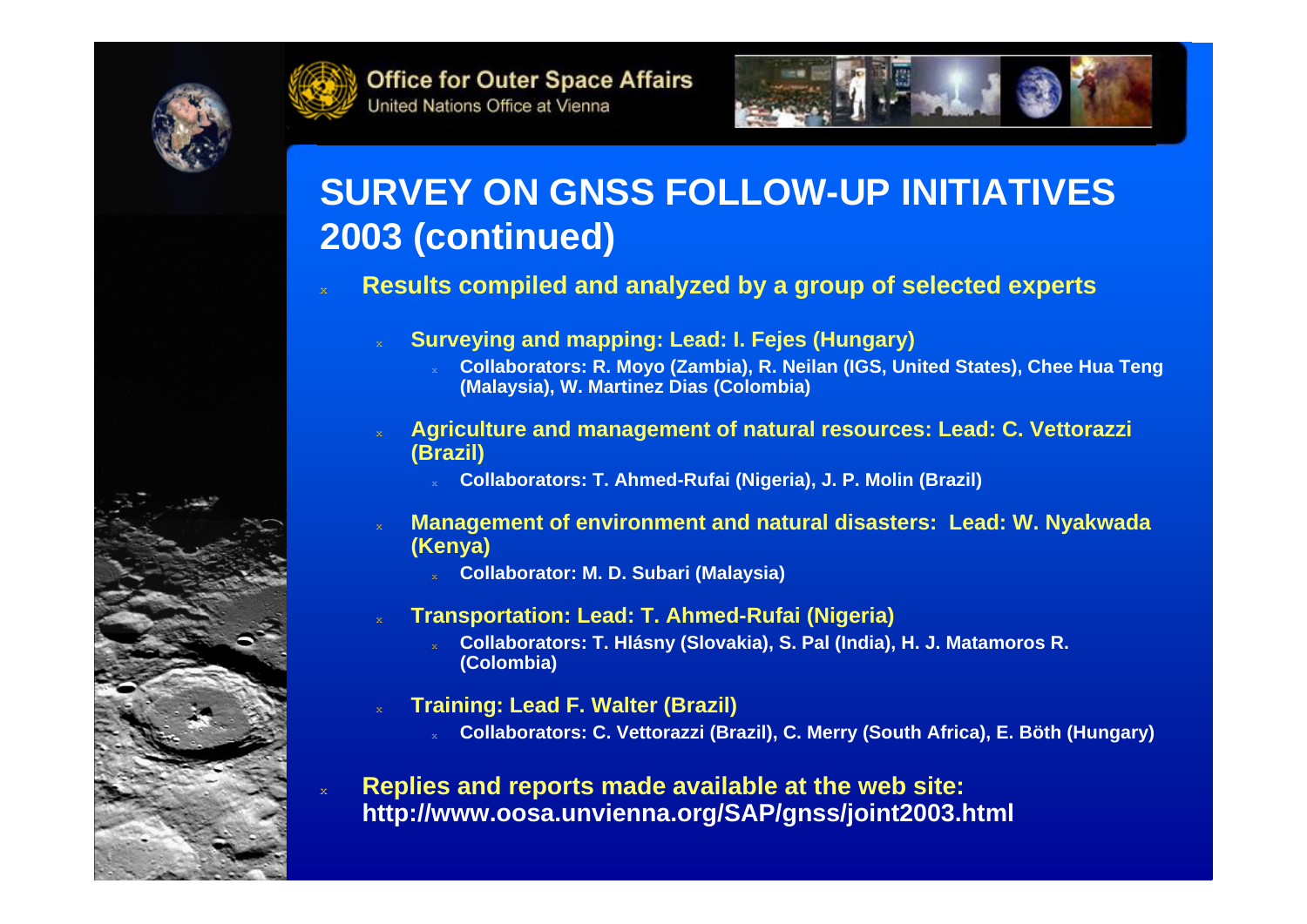

 $\rm X$ 

 $\bar{\mathbf{x}}$ 





# **Results 2003 Workshop**

- **Table with proposed follow up projects/initiatives for support by OOSA; Contact persons identified by thematic areas**
	- $\bf{x}$ **Surveying and mapping:**
	- $\rm{X}$ **Agriculture and management of natural resources:**
	- $\bf{x}$ **Management of environment and natural disasters:**
	- $\bf{x}$ **Transportation**
	- ◆**Education and Training**

 **Action Team on GNSS commented on the table (June 2004); OOSA comments on an on going basis**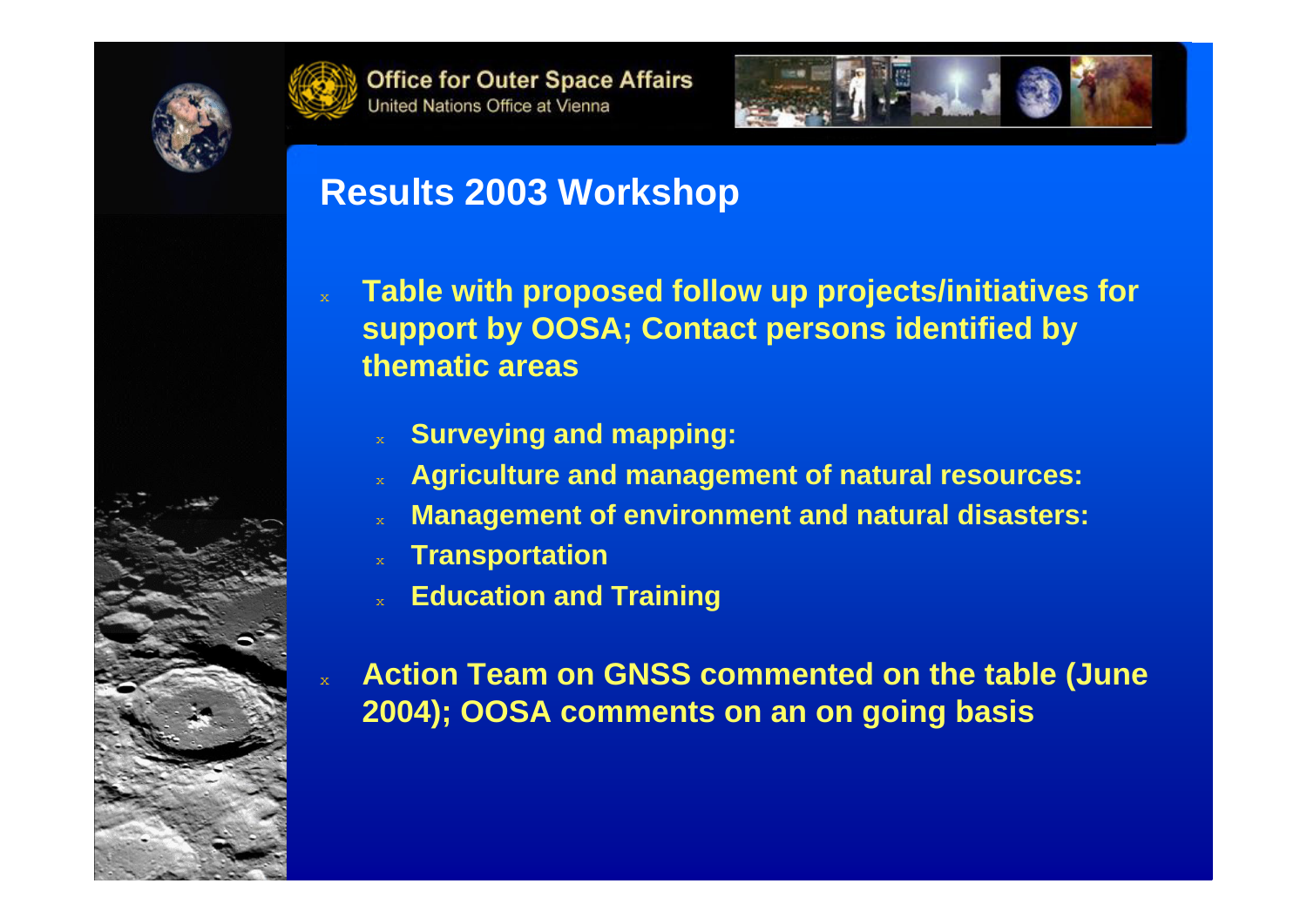

◆

◆





# **Results 2003 Workshop**

### **Action Team on GNSS:**

 **Reviewed the existing and planned GNSS and augmentations, their use and applications, as well as activities carried out by various entities to promote GNSS**

 **Examined the requirements of developing countries, gaps in meeting those requirements as well as existing training opportunities in the fields of GNSS**

 **Recommended further actions by Member States, intergovernmental and non-governmental entities.**

 **Recommended the possible establishment of an International Committee on GNSS (ICG) for the purpose of promoting the use and application of GNSS**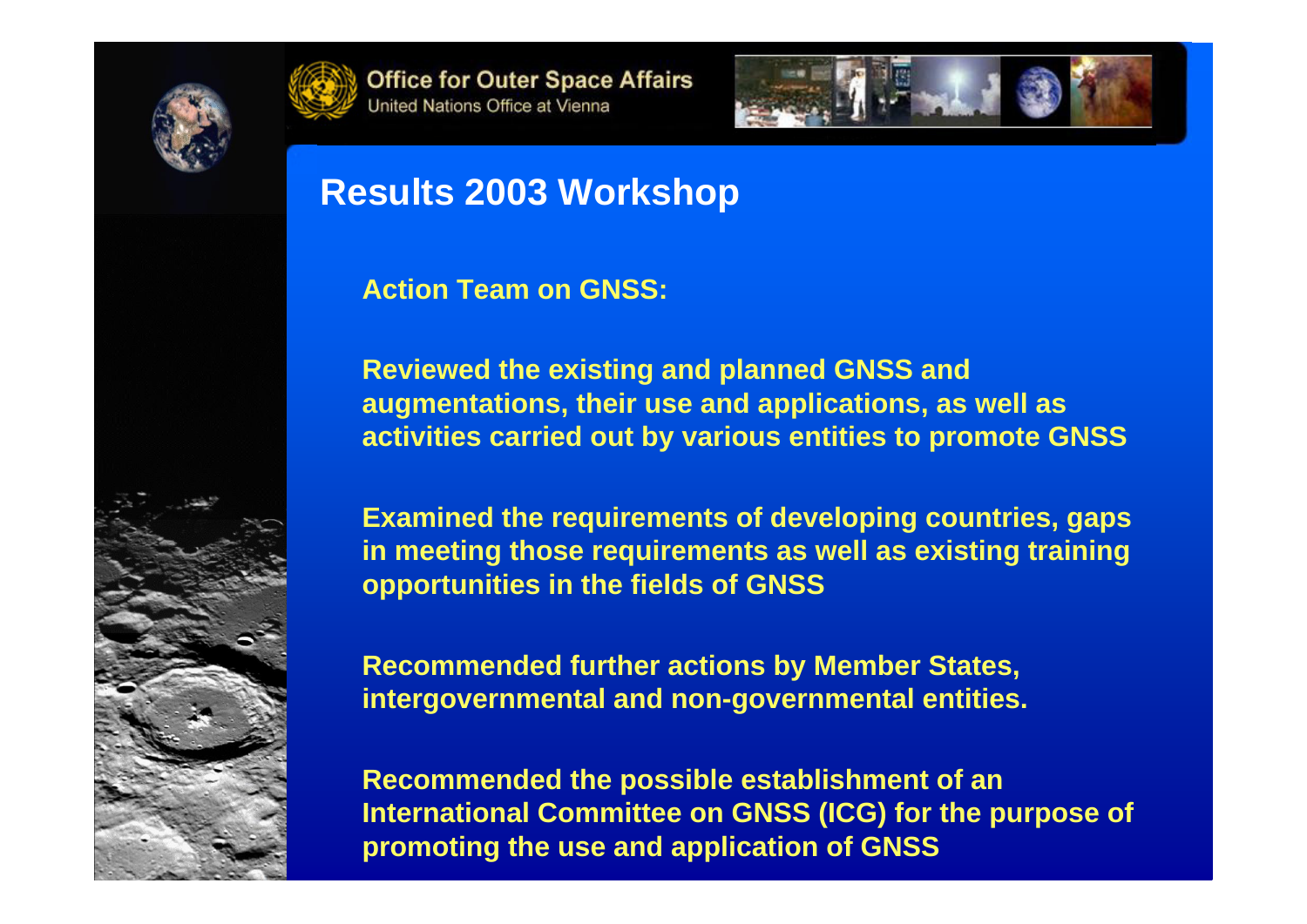

◆

 $\bf{x}$ 

 $\bf{x}$ 

 $\bf{x}$ 

 $\rm{X}$ 





## **2004 International Meeting**

**The objectives of this International Meeting are to: Part one:**

**(1) Review progress made in implementing the recommendations of the International Workshop, held in Vienna in December 2003;**

**(2) Review status of follow-up projects and potential ways and means to carry them forward in 2005 and beyond;**

 **(3) Review any follow-up initiatives and actions resulting from the series of UN/USA Regional Workshops on GNSS;**

 **(4) Review specific recommendations of the Action Team on GNSS and possible ways and means to implement them in 2005 and beyond; and**

#### **Part two:**

 **Finalize the draft terms of reference for the establishment of an ICG**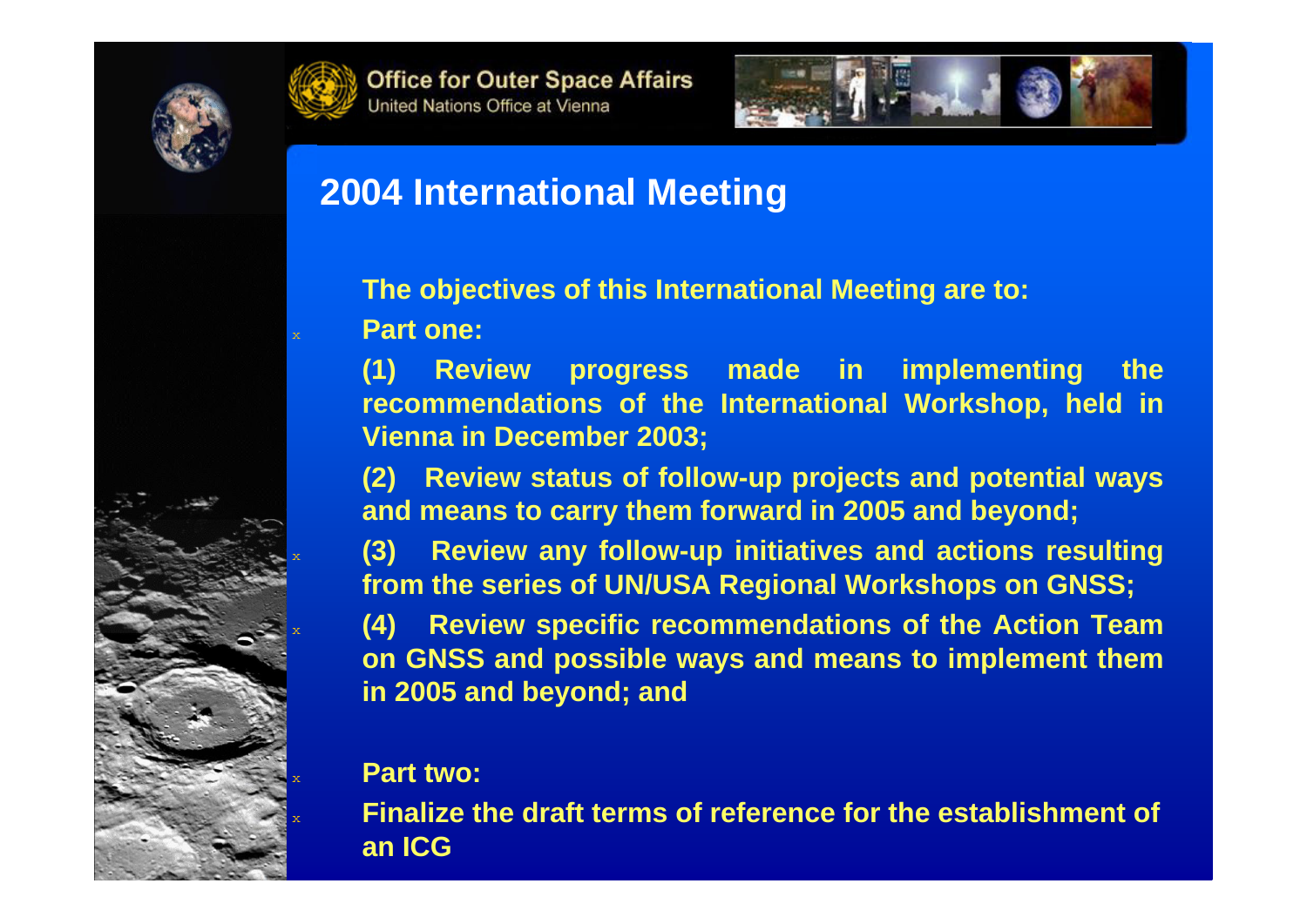





## **OOSA SUPPORT TO GNSS ACTIVITIES**

- $\bar{\mathbf{x}}$ **Organization of an international meeting**
- $\bar{\mathbf{x}}$  **Support to the work of Action Team on GNSS, possible implementation of some of the recommendations**
- $\mathbf{x}$  **Promotion of integration of lectures and field work on GNSS in education curriculum and activities of the regional centres**
	- **Model education curriculum on RS and GIS (ST/SPACE/18) already includes lectures and field work on GNSS such as:**
	- **Lectures:**
		- **Fundamental concepts of GPS**
		- $\mathbf{x}^{\top}$ **Types of GNSS satellites**
		- $\mathbf{x}$  **Applications of GNSS in resource surveys, mapping and navigation**
	- $\mathbf{x}$  **Field work**
		- $\infty$ **Checking of existing map coordinates**
		- $\mathbf{x}^{\top}$ **Survey of small areas with the help of GPS receivers**

#### **Support to a few selected follow-up initiatives and projects**

 $\bar{\mathbf{x}}$